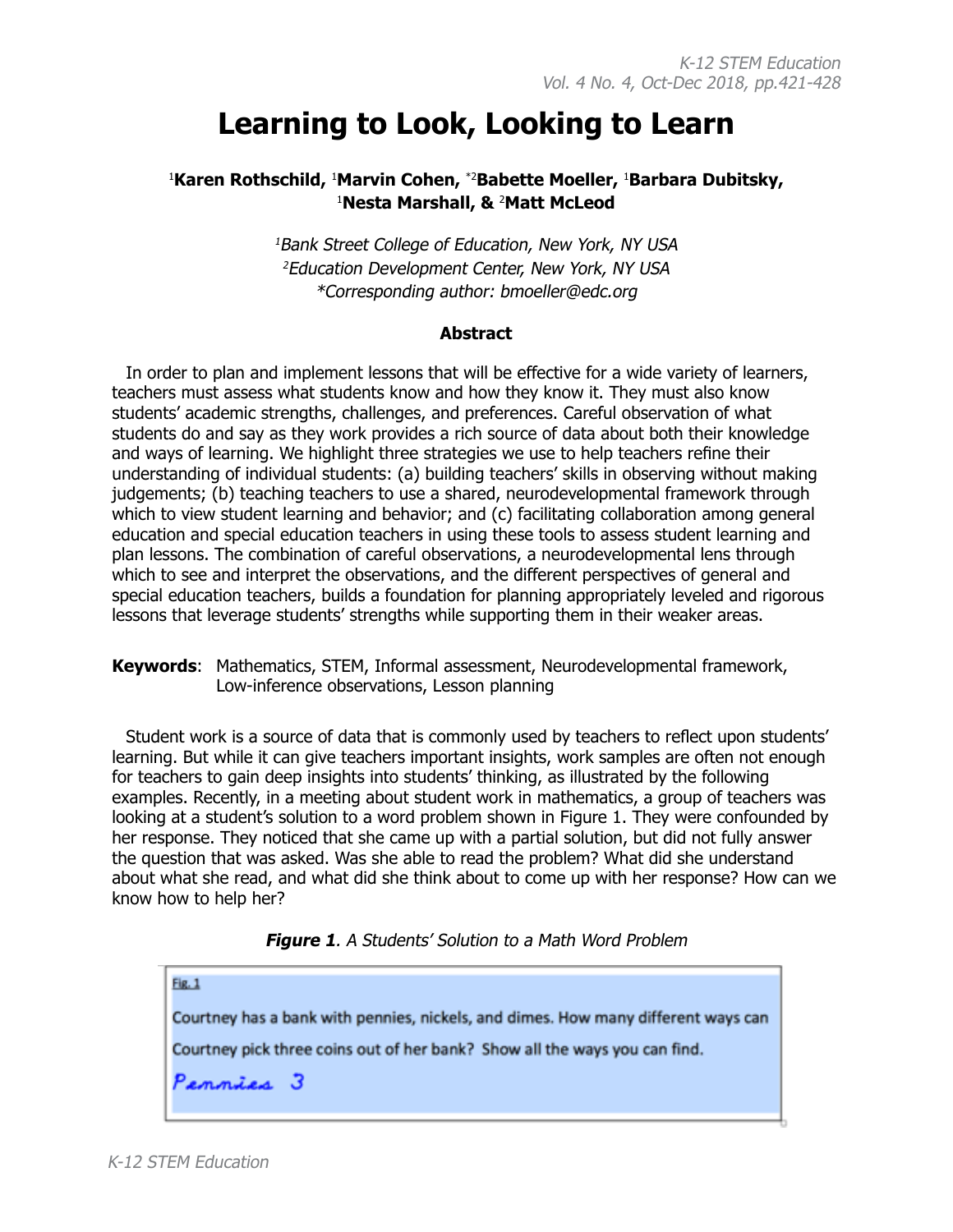Karen Rothschild, Marvin Cohen, Babette Moeller, Barbara Dubitsky, Nesta Marshall, & Matt McLeod

Similarly, in other STEM fields, students' final work products provide teachers with some information only. Figure 2 shows a prototype desktop toy designed by a group of high school students in an afterschool program focused on mechanical engineering. We can take note of things such as the beauty of its design, and whether or not the gears work as intended. But there are many things that we cannot see by simply looking at their work product: What tools did students use to create their project? Did they iteratively test and improve their design? What is their understanding of the engineering design process and the physics behind the gear system they used? How did they make their design decisions? Did all students in the group contribute equally to the work?



**Figure 2.** Desktop Toy With Gears

While we can learn a great deal from students' products, student work includes much more than what appears on their papers or in their final projects. The written work or projects show end results, but most often do not reveal important aspects of the process by which students arrive at those results. Objects cannot tell us about the thinking that led to them, and written or verbal explanations might not help. If, as College and Career Ready Standards claim, understanding resides in ideas and thinking, then it behooves us to try to capture student thinking objectively as it happens. In order to do that, we need to observe students while they are doing their work and talk with them to elicit their thinking.

Careful documentation of what students do and say as they work gives us a rich source of data about their thinking (Cohen, Stern, & Balaban, 2008; Himley & Carini, 2000). In addition, observations provide a window into other aspects of student learning. As we watch, we can learn something about whether students can remember directions, whether they think best with objects, images, or symbols, and whether they learn best alone or with others. We know that students differ in their learning profiles, i.e., the areas of strengths and needs they bring to any given task (e.g., Pohlman, 2008). We also know that sometimes failure to learn may be less about difficulty with concepts than about other challenges that impede learning (e.g., Boaler, 2016). Sometimes the difficulty lies in being unable to read, being unable to retain multiple constraints of a problem in working memory, or perhaps being unable able to organize one's work. Teachers need to assess students' subject matter understanding as well as identify their learning strengths, challenges, and preferences in order to plan and implement effective lessons.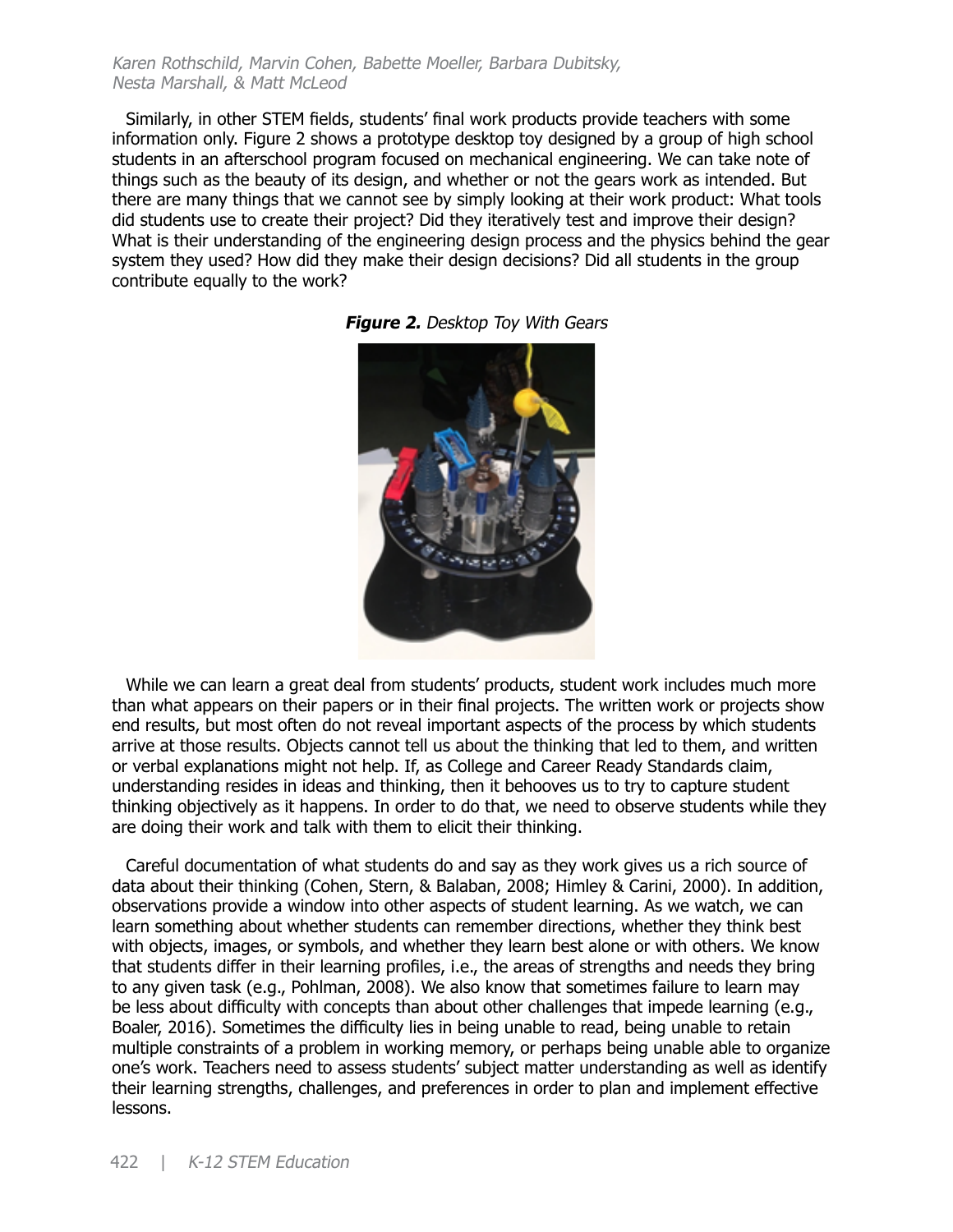#### **Helping Teachers to Refine Their Observations of Students at Work**

For the last several years we have been providing professional development (PD) to teachers in grades K–5 to help them make high-quality mathematics accessible to the wide range of learners in their classrooms, including students with disabilities. Teaching teachers how to carefully observe students while at work, is a key aspect of our work. To help teachers refine their observational skills, we are utilizing the following three strategies:

- We highlight the importance of low-inference observations (observing without making judgements) and give teachers the opportunity to practice conducting observations in this manner;
- We introduce them to a neurodevelopmental framework through which to view student learning and behavior;
- We have general and special education teachers collaborate to interpret what students do.

The combination of careful observations, a lens through which to see and interpret the observations, and the different perspectives of general and special education teachers serves as the foundation for planning accessible mathematics lessons that leverage students' neurodevelopmental strengths while supporting them in their weaker areas.

#### **The Importance of Low Inference Observation**

When students fail to perform tasks or complete projects we assign, there is often little or no evidence in their work to explain why. Without good evidence, teachers often rely on their own intuitions about the students. We have heard students described as lazy, careless, and unmotivated based solely on the fact that their work is not done. Yet, when a student does not complete a piece of work, or even follow seemingly simple directions, we cannot know why without careful investigation. Observations do not tell us about a students' motivation or other internal states.

What does it mean when a student closes his eyes and puts his head on a desk while the teacher is explaining a concept? He might be bored, or sick, or defiant. On the other hand, he might be helping himself to listen by shutting out other stimuli. We encourage teachers to practice making low-inference observations, to only describe what they see without judgement and without making inferences about internal states. A low-inference observation for the example above might be "The child's head is on the desk and his eyes are closed". By contrast, a high-inference observation would be: "The student is slumped at this table, trying to avoid doing his work again". Often, a two-column recording sheet, one column for observations, the other for interpretation, helps teachers differentiate between what they see and hear, and how they are reacting (see Figure 3). As they become more practiced, they notice more about student behavior, and they are better able to consider a variety of sources of that behavior. Teachers can also see what a student is good at, and exactly where difficulties arise. Most important, teachers can use this data to adapt their lessons so that students have better access to high-level content.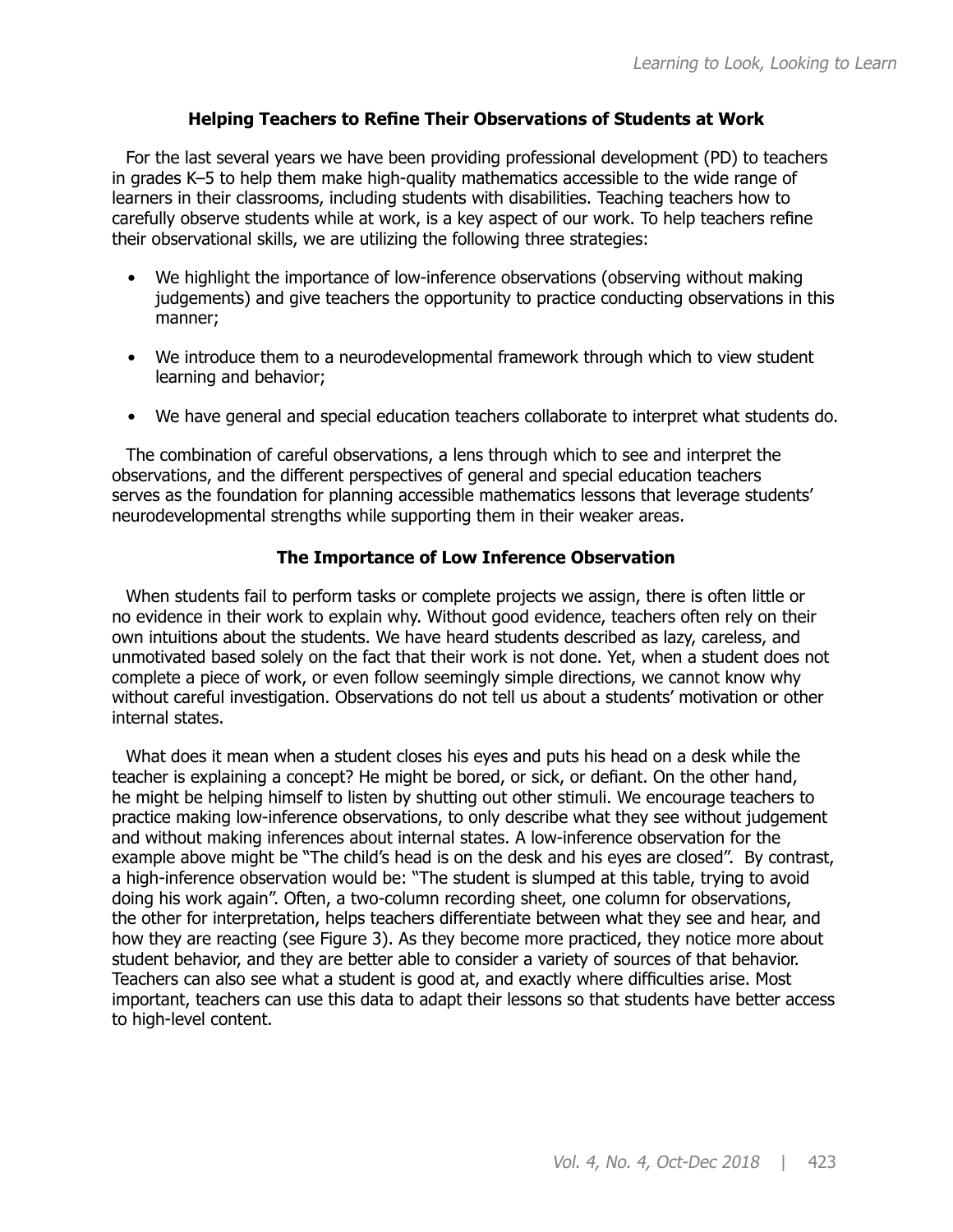#### **Figure 3.** Sample Recording Sheet for Observations

| What I saw | What I think it means |
|------------|-----------------------|
|            |                       |
|            |                       |
|            |                       |

## **A Neurodevelopmental Lens**

Once teachers have observational data on student behavior, they can think about what it might mean. The following list (Berringer, Pohlman, & Robinson, 2010) describes neurodevelopmental constructs that we use as lenses through which to view and understand student behavior. Viewing students at work through these lenses can elucidate the strengths students bring to their work, as well as challenges that might impede their success. The constructs help generate hypotheses about observed behavior. They also help teachers think about demands that the structure of particular tasks make on students.

- **Attention:** Does the student stay focused on the work? Does the student process incoming information? Does the student regulate his/her responses?Does the task demand long-term attention?
- **Temporal-sequential ordering:** Does the task require taking in or acting in serial order? If so, does the student succeed in maintaining that order?
- **Spatial ordering:** Does the student succeed in processing or producing any visual and/or spatial information in the task?
- **Memory:** Does the student remember information stored in long-term memory? Is the student able to retrieve that information? Does the task require a great deal of working memory? Does the student have enough working memory to complete the task (e.g., can the student remember all the constraints of a complex task, while in the process of working on it?)?
- **Language:** Does the student understand the language in the problem? Can she read it? Does the student use discipline-appropriate language while working and reasoning on the task or project? Does the task use words and phrases unfamiliar to the students?
- **Neuromotor function:** Does the student successfully perform any motor activities necessary for the task (e.g., working with tools or manipulatives)?
- **Social cognition:** Does the student successfully engage with peers when collaboration on the task is involved?
- **Higher order cognition:** Does the student engage in complex and sophisticated thinking when required?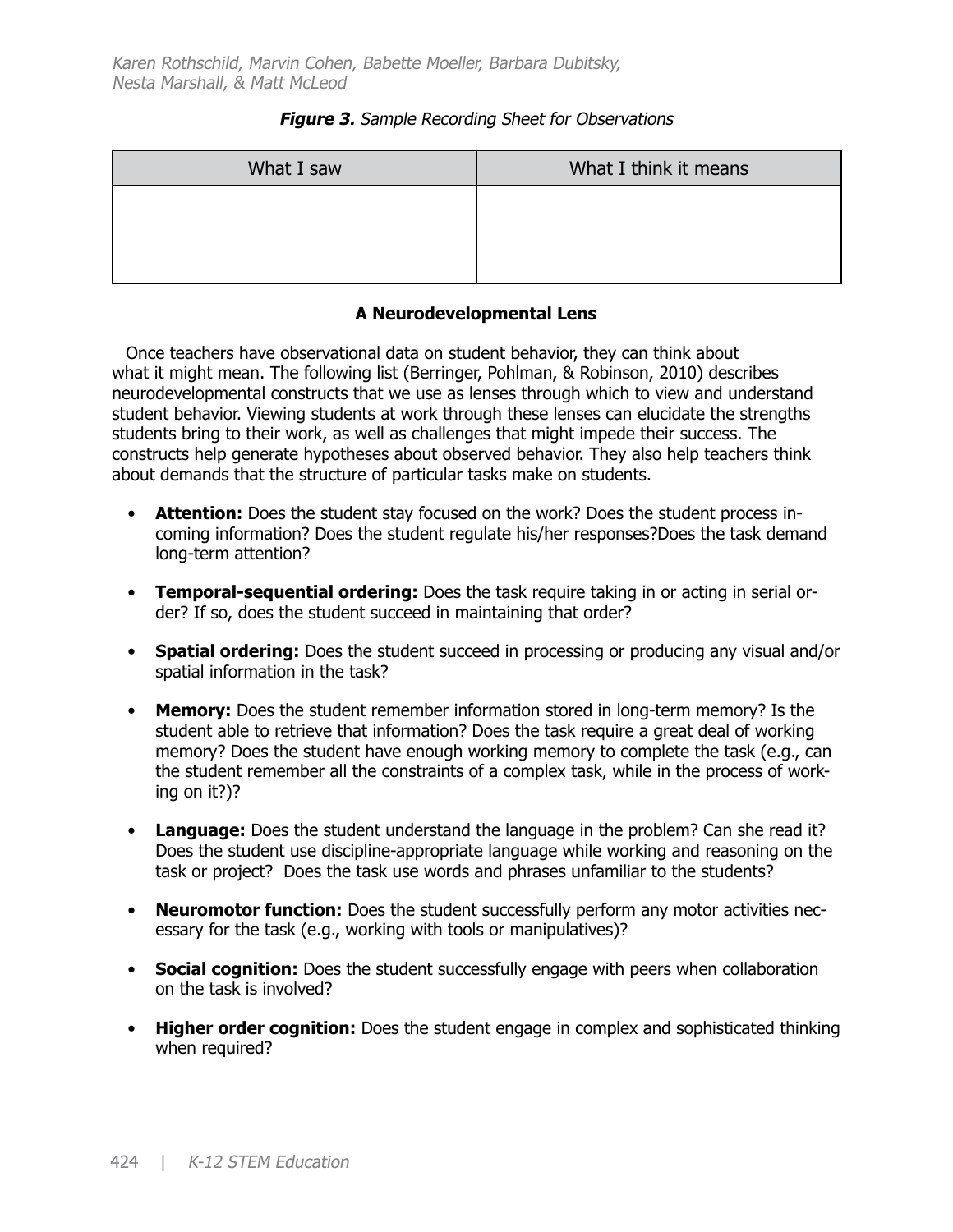As they become practiced in using the neurodevelopmental framework, teachers have found that they have much more nuanced understanding of their students' learning profiles. They use the framework to develop hypotheses about how students best learn and to design mathematical tasks with students' strengths in mind. Thus their planning becomes more student-focused. For instance, a teacher might discover that a student has some weakness with processing written language, but significant strengths in attention, spatial ordering, and higher order thinking. This knowledge makes it possible for the teacher to make adaptations in mathematical activities to eliminate barriers that are not essential to the goals of the activity. So instead of having this student read a word problem and write his answers, the teacher may present the problem verbally and allow the student to draw his answers.

## **The Role of Collaboration**

In our PD program, we encourage teachers to work in teams of one general education teacher and one special education teacher. We ask them to choose a single student to focus on for the duration of the PD. Usually this is a student whose learning is puzzling, who seems to be a different kind of learner. Over a period of time, both teachers observe the same student through a variety of different neurodevelopmental lenses. For example, one time they might pay attention to a student's strengths and challenges in the area of memory. Another time they might focus on language. The general and special education teachers often notice different behaviors, strengths, and challenges. The general education teacher is often focused more on the subject matter content, while the special educator might be more aware of neurodevelopmental issues. As they work together using the neurodevelopmental lens, both teachers build a deeper appreciation for the challenges the learning activity presents, the student's neurodevelopmental strengths, and what they must do as a team to make the tasks accessible to this student. In all our years of working with teachers, they have consistently reported that they found collaborating with their peers on understanding students and mathematical tasks to be the most enriching part of a PD day.

It is important to point out here that teachers report that this intensive work with one student creates benefits for the entire class. Teachers' feedback tells us that planning for student outliers includes and improves accessibility for the entire class. This idea, planning for the outlier, is illustrated in Figure 4. Teachers often notice how paying attention to the needs of one or a few "outlier" student(s) leads them to use instructional strategies that benefit many others as well. One teacher wrote:

As I planned for my focal child I discovered that with all of my students, I needed to find more effective ways for them to communicate and express their strategies in words. This area appears to be difficult for the students as they sometimes are able to solve the problem, but later are unable to communicate using words what they did.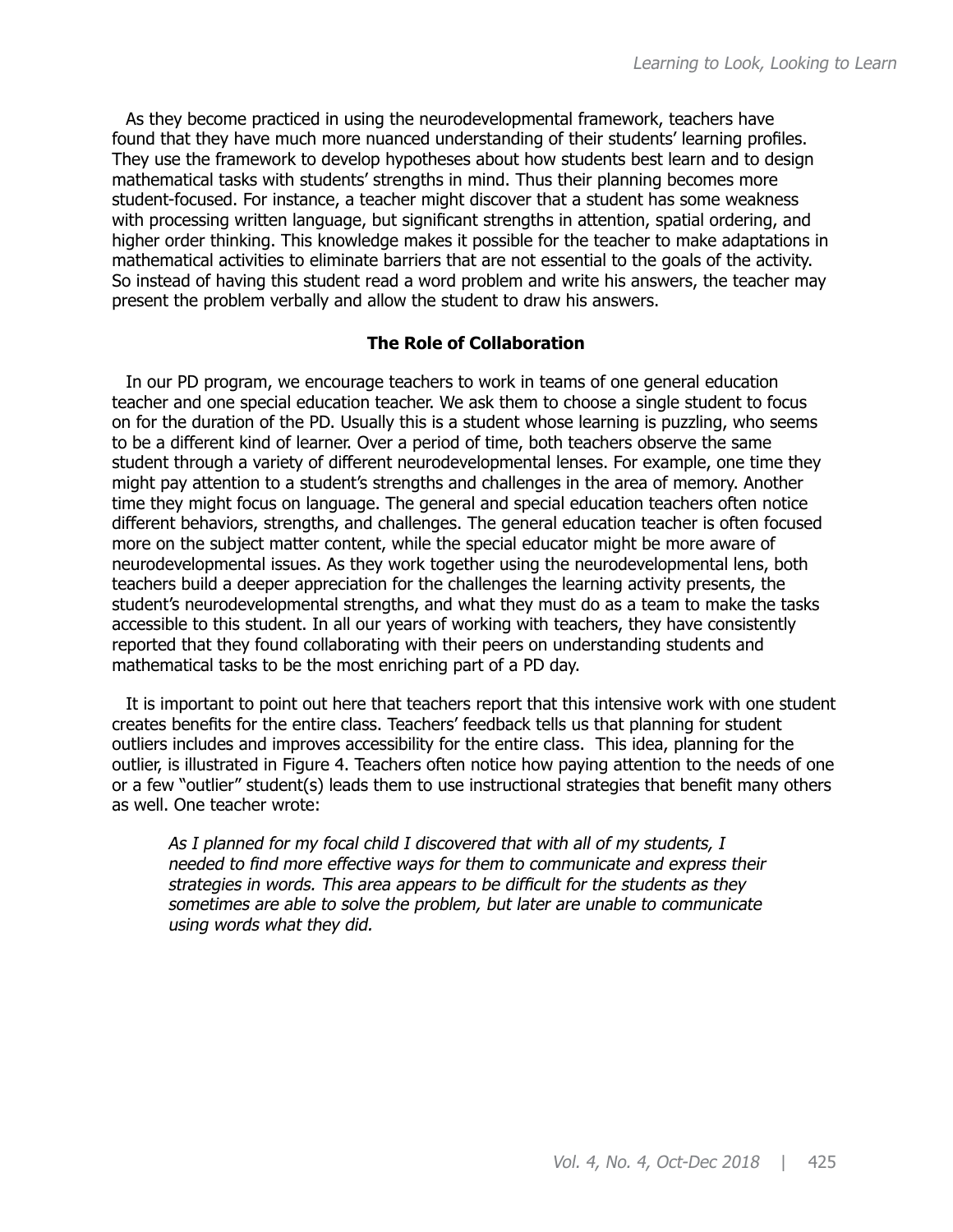

**Figure 4.** Planning for the Average vs. Planning for the Outliers

**Putting it all Together** 

The knowledge and skills teachers develop during our PD prepare them for planning rigorous and accessible mathematics lessons. The lesson planning process we ask teachers to engage in is illustrated in Figure 5. Teachers work collaboratively to apply the neurodevelopmental framework to better understand the demands of mathematical tasks and individual students' strengths and needs. They discuss the mathematical goals of the task and then chose instructional strategies based on individual students' strengths and needs, being careful not to undermine the rigor of the concepts and skills to be learned as they make adaptations. Careful, low-inference observations (avoiding judgements and conclusions about internal states) of their focal students as they work on the adapted task, helps teachers learn more about their students' strengths and needs and whether their adaptations were successful. The lesson planning cycle concludes with teachers reflecting collaboratively on the success of their adaptations.

## **Figure 5.** Protocol for Collaborative Lesson Planning.

- Focus on one (or a few) student(s) during planning.
- Explore the assigned task hands-on and analyze its neurodevelopmental demands.
- Observe the focal student(s) and consider their neurodevelopmental strengths and needs.
- Determine the goals of the assigned task (in order to avoid changing them when making adaptations).
- Select instructional strategies that build on focal students' strengths and that strengthen their weaknesses.
- Observe how the focal student(s) respond(s) to the adapted task.
- Reflect on how the adapted lessons worked out for the focal student(s) and the rest of the class.

## **Looking at Students at Work**

For many teachers it is a radical shift to refocus their attention from teaching toward the way students learn. Teachers must have a command of the content they teach, but that is really not enough. In order to select learning activities that are both challenging and accessible, teachers need a neurodevelopmental understanding of the learners in their class. This paradigm shift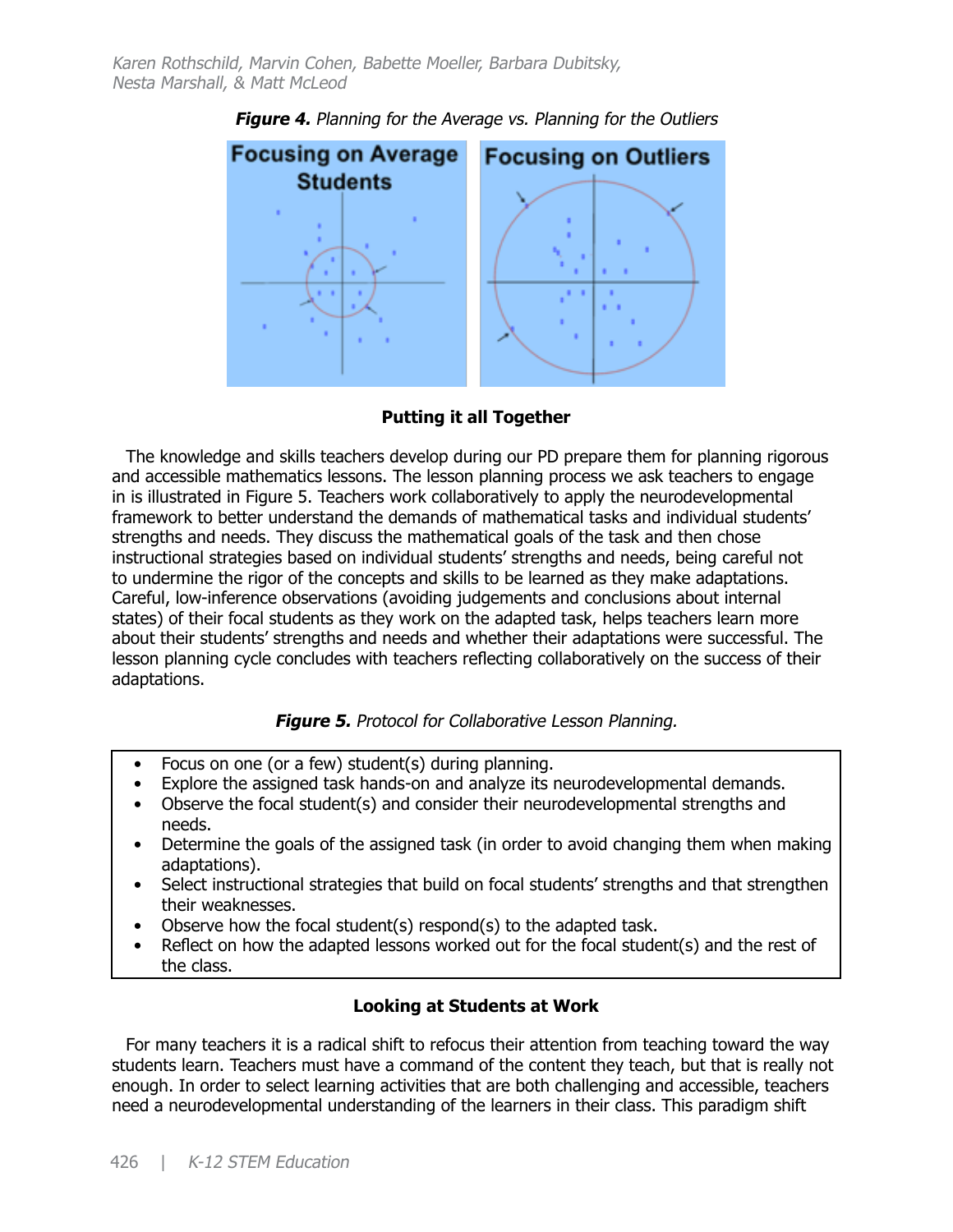happens for many teachers as they observe their focal students closely and try to understand who they are as learners. Teachers find that observing students as they reason, struggle, and solve problems provides them with deeper understanding of students' strengths and challenges. With that understanding, they are able to better plan lessons that successfully engage students in rigorous activities. They are better able to push students' thinking about subject matter content and engage them in higher-level thinking. As the process of observation becomes a habit of mind for the teachers, the focal student benefits, and so does the entire class.

While our work has historically occurred within the domain of mathematics learning and teaching, and we have had powerful successes<sup>1</sup> with teachers in that area, it should become clear that this neurodevelopmental lens and focus on outliers is an approach to learning and teaching that is important across all subject areas. The following quote from one of our teachers illustrates this point: "What we learn through [the] neurodevelopmental framework applies to any discipline, it just so happens that we learn about strategies in the context of math, but I could have a conversation with a social science teacher, an art teacher, a reading teacher, but it's really about making lessons accessible." In fact, close observation of students may be most critical when used with multidisciplinary STEM projects. Because of the open-ended nature of such projects, the process and the thinking that students engage in when creating them is perhaps more important than the product itself. Observation of students at work provides a powerful form of assessment that allows the teacher to develop a fuller understanding of the whole student and complexity of learning.

## **Acknowledgement**

The contents of this journal article were developed with support from grant #R305A140488 from the Institute of Education Sciences (IES), U.S. Department of Education. Any opinions, findings, conclusions, or recommendations expressed here are those of the authors, and do not necessarily reflect the views of the IES.



**Karen Rothschild** is a member of the faculty of the Leadership in Mathematics Program at Bank Street College of Education in New York City and an independent math consultant. Dr. Rothschild is interested in how children learn mathematics and the potential of all students to appreciate and learn it.



**Marvin Cohen** is a Senior Faculty member (Niemeyer Chair, 2005) at Bank Street College of Education in New York, New York. He is a faculty member of the Leadership in Mathematics Program faculty, where he teaches mathematics pedagogy and content classes and serves as an advisor. With his colleagues, Dr. Cohen helped to develop the ten video case studies that are the foundation of the Math for All professional development curriculum, aimed at increasing access to meaningful mathematics for all children in Grades K–5.

<sup>1</sup> In a recent large-scale, randomized controlled study, we found that our PD program (Math for All) had statistically significant impacts on teachers' emotional support provided to students during mathematics instruction and teachers' self-reports of preparedness and comfort to teach students with disabilities. We also found a statistically significant impact on students' mathematics achievement (Duncan, Moeller, Schoeneberger, & Hitchcock 2018).